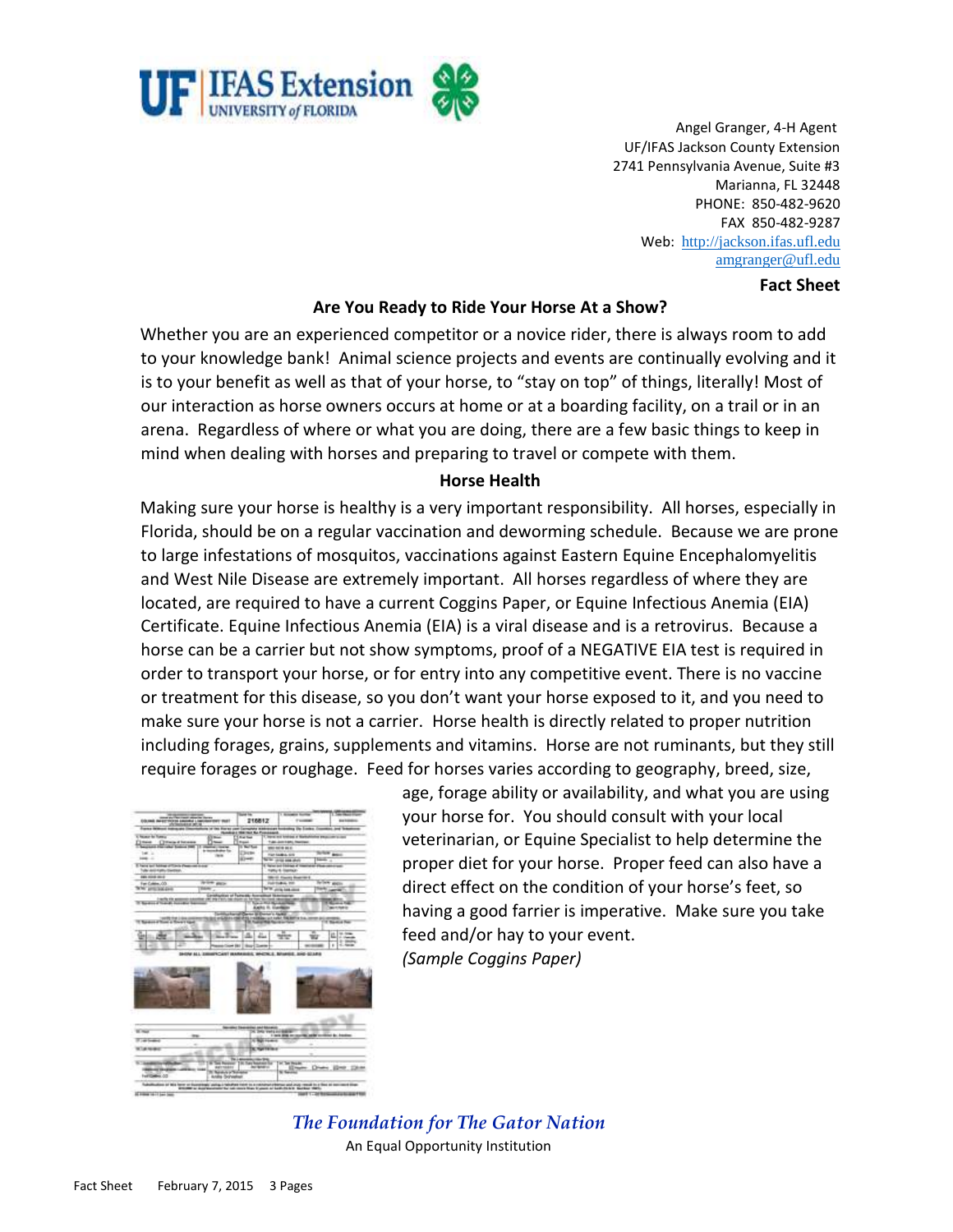

Angel Granger, 4-H Agent UF/IFAS Jackson County Extension 2741 Pennsylvania Avenue, Suite #3 Marianna, FL 32448 PHONE: 850-482-9620 FAX 850-482-9287 Web: [http://jackson.ifas.ufl.edu](http://jackson.ifas.ufl.edu/) [amgranger@ufl.edu](mailto:amgranger@ufl.edu)

**Fact Sheet**

### **Equipment**

When preparing for competitions, you should always ensure that your tack is in tip-top shape, before you get there. There is nothing worse than getting to an event and having your tack break! Taking good care of your tack will not only save you money in the long run, it may save your life. Losing a stirrup or a belly girt during an event could lead to serious injury or death. Prior to your event, make a check-list of the items you will need and make sure you have everything together. A good rule of thumb is to have a few spare parts with you. Some examples of things you might have in your tool box or show box might include:

| A leather<br>hole punch              | Leather cleaner/conditioner              | First aid kit (see detailed<br>list)                                                                   |
|--------------------------------------|------------------------------------------|--------------------------------------------------------------------------------------------------------|
| <b>Pliers</b><br><b>Screwdrivers</b> | Extra reins<br>Hoof pick                 | Water and feed utensils<br>(buckets and rubber feed<br>tub)<br>Combs and brushes                       |
| An extra bit<br>Extra curb<br>chain  | Halter and lead rope<br>Extra belly girt | Your show clothes and<br>boots<br>Helmet                                                               |
| Spare screws<br>A leather<br>bundle  | Saddle and pad(s)<br><b>Bridle</b>       | Your paperwork: Coggins<br>Paper, Health Certificate,<br>Registration, etc. (in<br>waterproof package) |

### *The Foundation for The Gator Nation*  An Equal Opportunity Institution